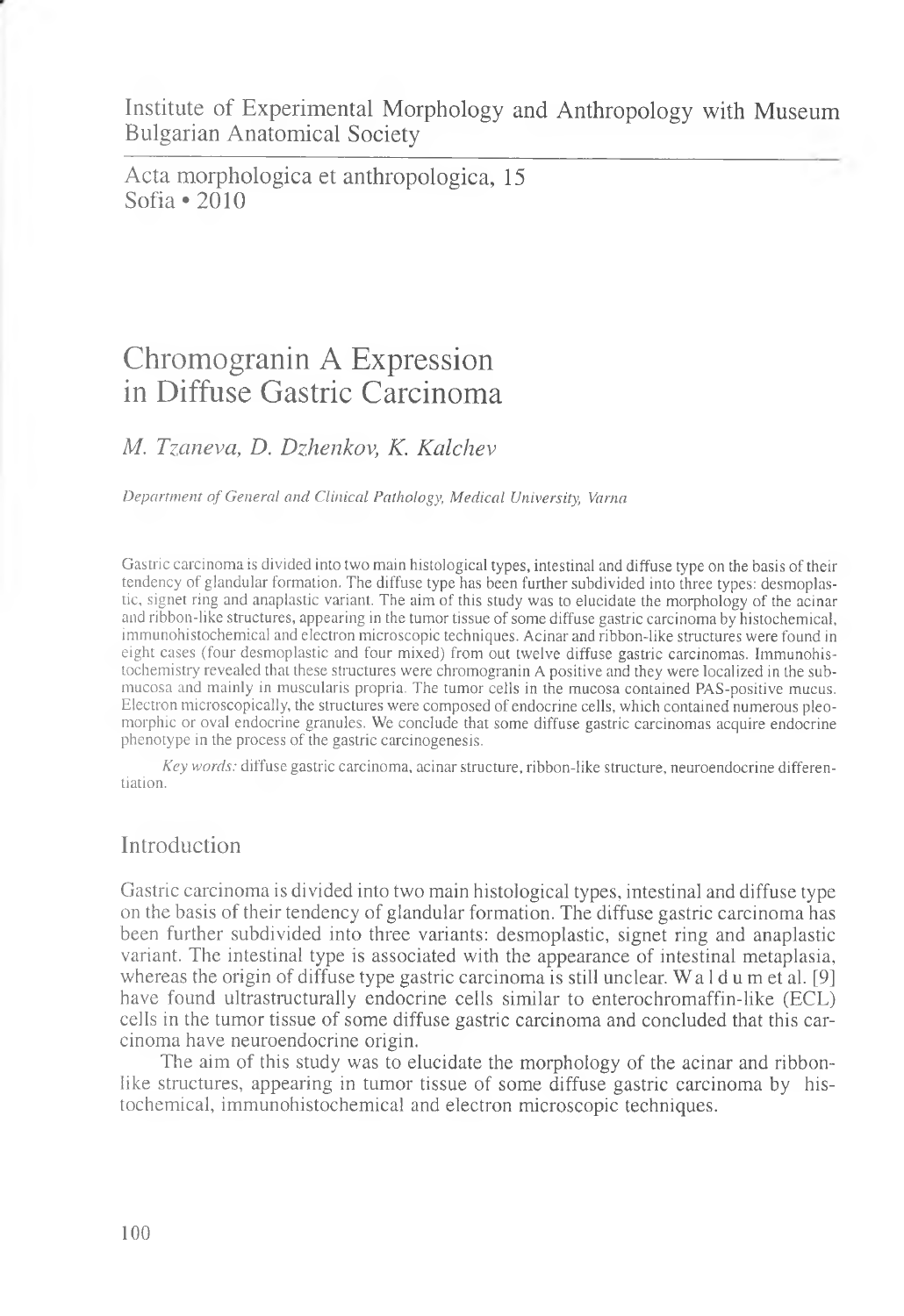# Material and Methods

Twelve gastric carcinoma surgically resected from 2000 to 2003 years were investigated. The patients were 10 men, and 2 women. The age varied from 50 to 80 years.

#### *Tissue specimens*

Three or four blocks of surgically resected gastric carcinoma tissue specimens were fixed in 10% buffered formalin solution and embedded in paraffin wax. Paraffin sections were stained with HE and PAS. A histopathological diagnosis of the carcinoma was made in accordance with L a u r e n [4]. Paraffin sections (5 $\mu$ m thick) were processes by peroxidase-antiperoxidase technique. The primary antibody was polyclonal rabbit antibody against human chromogranin A (Code N 1535, Dako).

In seven cases electron microscope study of fresh tumor tissue was performed along with the paraffin sections.

## Results

### *Histology*

All twelve gastric carcinoma had a diffuse growth. Four of them were desmoplastic, one - anaplastic and seven - mixed type. Acinar and ribbon-like structures were found in eight cases /four desmoplastic and four mixed - in desmoplastic part of the mixed variant/. They were localized in the submucosa and mainly in muscularis propria (Fig. 1).



Fig. 1. Acinar structures in muscularis propria.  $HE$ ,  $\times$  100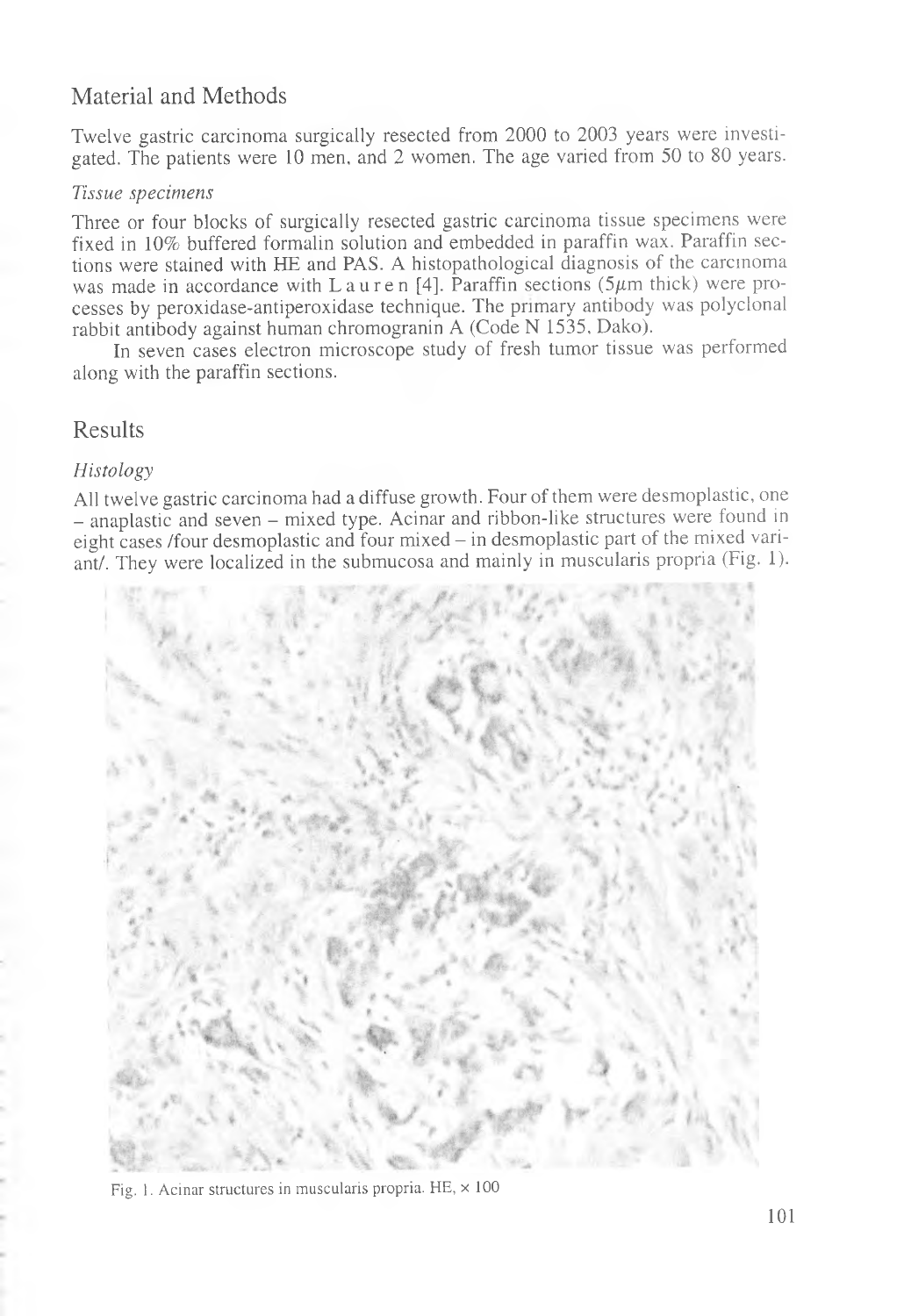

Fig. 2. Chromogranin A positive acinar structures. Immunohistochemistry,  $\times$  100



Fig. 3. The structures compose of endocrine cells with pleomorphic or oval granules and mucoid granules ( $\uparrow$ ). Electron microscopy,  $\times$  20 000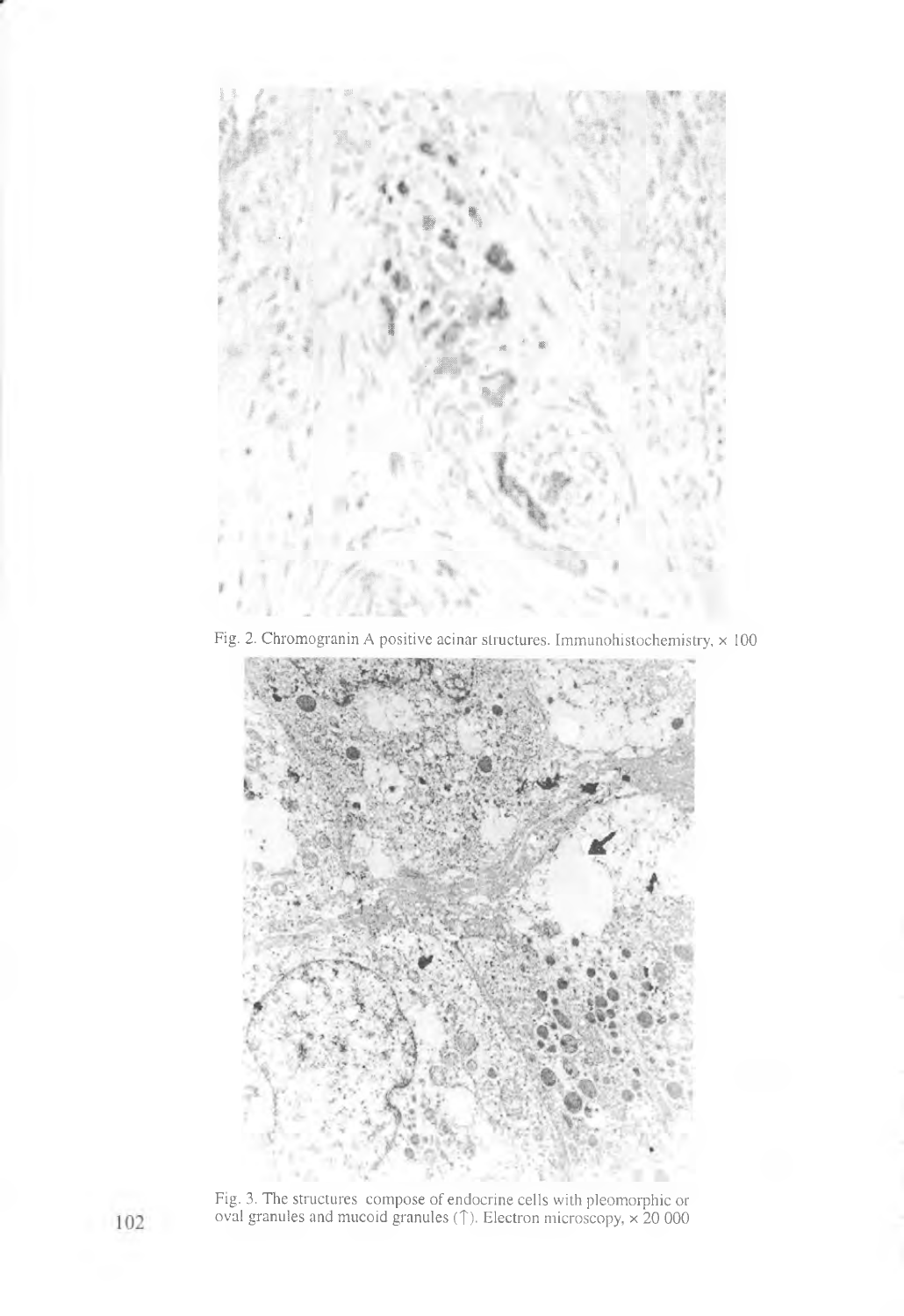The tumor cells in the mucosa did not show glandular differentiation. They often were PAS positive. The mucus content in tumor cells localized in both submucosa and muscularis propria often was scanty and entirely absent in the acinar or ribbon-like structures.

#### *Light microscopic immunohistochemistry*

The most acinar or ribbon-like structures and some tumor cells were chromogranin A positive (Fig. 2).

#### *Electron microscopic study*

The structures were composed of endocrine cells, which contained numerous granules (Fig 3). The granules were pleomorphic or oval in shape. Some endocrine tumor cells contained electron-lucent, homogeneous mucoid granules, amongst the endocrine granules.

## Discussion

In this study, we established that the acinar and ribbon-like structures appearing in some diffuse carcinomas were neuroendocrine structures. Our results corresponded to Wa 1 d u m et al. [9], who found ultrastructurally ECL cells in tumor tissue of some diffuse gastric carcinomas.

We found acinar or ribbon-like structures in both muscularis propria and submucosa. We did not find similar structures in the mucosa where the tumor cells were PAS positive and chromogranin A negative. Our results suggest that some tumor cells in diffuse gastric carcinoma acquire neuroendocrine differentiation in the process of the gastric carcinogenesis.

Endocrine cells have been found in all parts of the gastrointestinal tract [5, 7, 9]. Like many other cells, endocrine cells may undergo neoplastic transformation and are capable to give origin of neuroendocrine carcinoma. In well-differentiated neuroendocrine carcinoma, the endocrine cells are from one type while in poorly differentiated carcinomas they do not show to characteristic ultrastructural appearance [2]. Ultrastructurally, we found that the endocrine structures were composed mainly from well-granulated endocrine cells, which corresponded mainly to ECL cells or enterochromaffin (EC) cells. In our opinion the acinar or ribbon-like neuroendocrine structures are a way of differentiation of the tumor cells in diffuse gastric carcinoma and they do not represent dedifferentiated neuroendocrine carcinoma as considered previously [9].

We found endocrine differentiation in the desmoplastic type and in the desmoplastic part of compound type of diffuse gastric carcinoma. In the murine entero-endocrine cell line STC-1, hormone synthesis is regulated from subepitelial fibroblast cell lines by soluble factors, which inhibit the endocrine cell proliferation and modulate the expression of hormonal peptide genes [6]. It is possible that the fibroblast- or myofibroblast-like cells in sclerotic tumor tissue of diffuse gastric carcinoma do not exert similar effects.

The origin of endocrine cells in gastrointestinal carcinoma has been the subject of debate. Theories include simple entrapment of normal endocrine cells, benign proliferation of endocrine cells, and malignant transformation of two distinct stem cell lines or a single stem cell line with multiple differentiations [1, 3, 10]. The facts that: (1) the acinar or ribbon-like structures location mainly in muscularis propria; (2) the rich of granules and the correspondence of definite endocrine cell type and (3) the dual differentiation of tumor cells (amphocrine cells, which contain endocrine and mucoid granules) support the theory for a single common stem cell origin with multiple differentiations.

In conclusion, the acinar and ribbon-like structures are a manifestation of neuroendocrine differentiation in desmoplastic tumor tissue of diffuse gastric carcinoma.